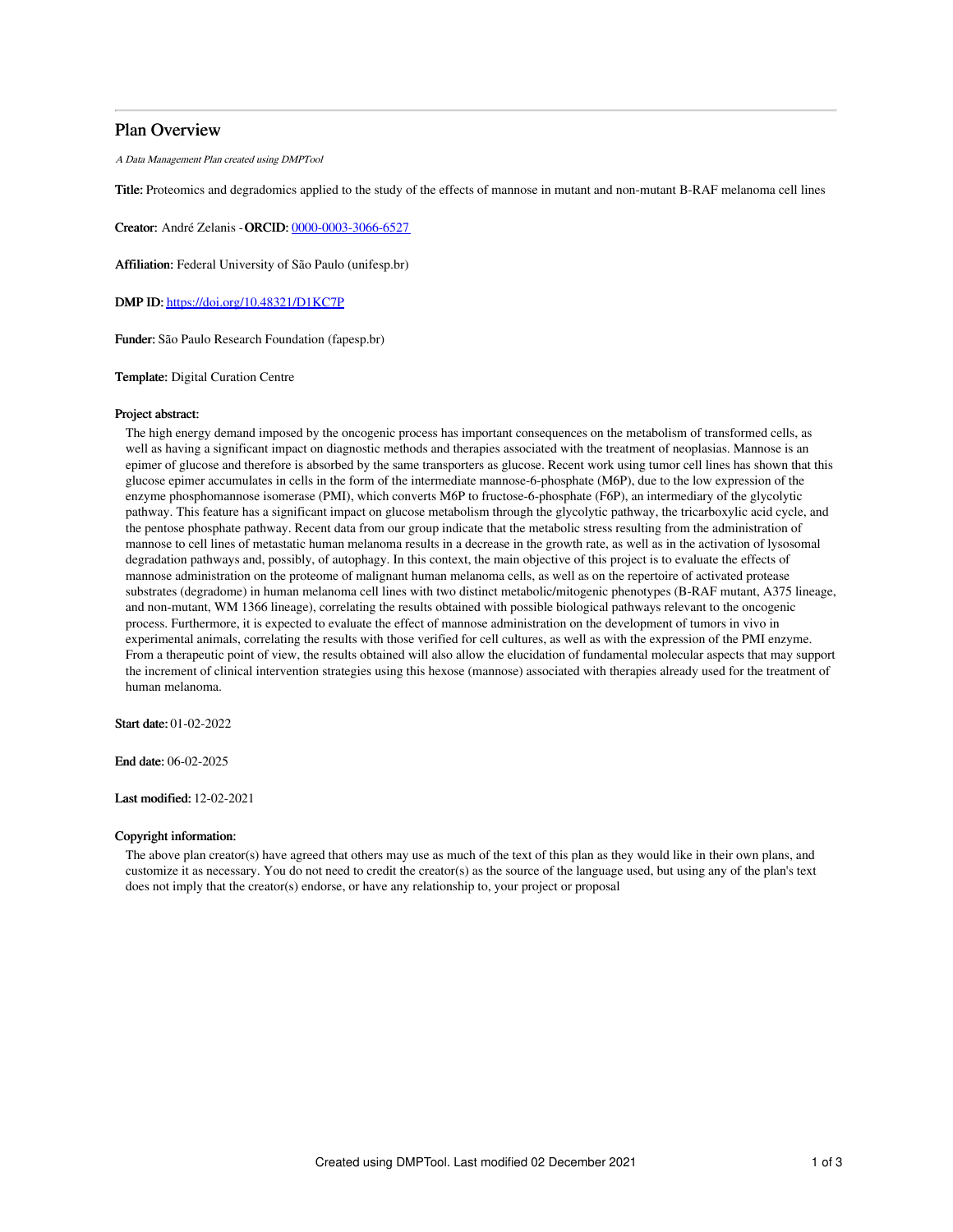### Data Collection

#### What data will you collect or create?

Experimental approaches will generate 2 main types of data:

(1) Data regarding the profile of proteins from melanoma cells (B-RAF mutant or not, cell lines A375 and WM1366, respectively) in culture conditions with (a) glucose 25 mM, (b) glucose + mannose 25 mM (final). Sucha data will be collected after shotgun proteomics experiment derived from these two culture conditions; (2) Degradomics data derived from the culture conditions described above but subjected to N-terminal protein enrichment technique using Terminal Amine Isobaric Labeling of Substrates (TAILS);

The mass spectrometric data format will be made available under the original vendor (RAW) format as well as will be converted to the universal data format 'mzML'. Assembled contig data will be made available in '.fasta' format. Proteomics and data will be submitted to public repositories such as the ProteomeXchange Consortium (http://www.proteomexchange.org/) In addition, for bioinformatic analysis purposes, data from the above repository might also be interrogated.

Data will be locally stored, in a Microsoft Windows server, located at the Functional Proteomics Laboratory, federal University of São Paulo, São José dos Campos, Brazil. All the RAW files will be submitted to the ProteomeXchange public repository (http://www.proteomexchange.org/).

#### How will the data be collected or created?

The main objective of this project is to evaluate the effects of mannose administration on the proteome of human malignant melanoma cells (B-Raf mutant or not), with emphasis on processes regulated by the activity of proteases.

Proteomics data will be named after the experimental conditions used in this work, as well as the corresponding biological replicate, namely: Man\_R1 (mannose, biological replicate 1), Glc\_R1 (glucose, biological replicate 1), Glc\_Man\_R1 (glucose + manose, biological replicate 1).

Before submitting data to any public repository, each LC-MS/MS run will be evaluated based on the protein identification/quantitation which must display consistency among each biological replicate (i.e, Pearson correlation coefficient greater or equal than 0.7 for protein quantitative values).

### Documentation and Metadata

#### What documentation and metadata will accompany the data?

The information on the dataset generated in this study (metadata) will be compiled in a spreadsheet, including information on RAW file size, software (and version) used for Peptide-to-Spectrum assignment, search parameters, and database size. This will be done in order to enable the reproducibility of our proteomics data analyses by any researcher worldwide.

## Ethics and Legal Compliance

#### How will you manage any ethical issues?

This section is not applicable to our study.

#### How will you manage copyright and Intellectual Property Rights (IP/IPR) issues?

Data will be stored locally, as described above, and will be made publicly available as soon as the publication is out (this is the only situation where data sharing might be postponed).

#### Storage and Backup

#### How will the data be stored and backed up during the research?

In addition to the public repositories mentioned above, data will be stored locally in a server located at the Functional Proteomics Laboratory, at the Institute of Science and Technology of the Federal University of São Paulo, at São José dos Campos, Brazil. A backup will be done on a weekly basis, using external hard drives.

#### How will you manage access and security?

Data in public repositories are available to the general public. Ideally, our local storage will mirror the public repositories.

### Selection and Preservation

#### Which data are of long-term value and should be retained, shared, and/or preserved?

All data will be retained and used throughout the development of this and other research projects at the laboratory.

#### What is the long-term preservation plan for the dataset?

At this time (December 2021), there is no budget limitation for time and effort to preserve data, as we have plenty of space on our server. However, as the project starts and data will come, it will be necessary a minimum of financial support for ordinary maintenance. However, as mentioned before, all data will be made public through public repositories of 'omics' data.